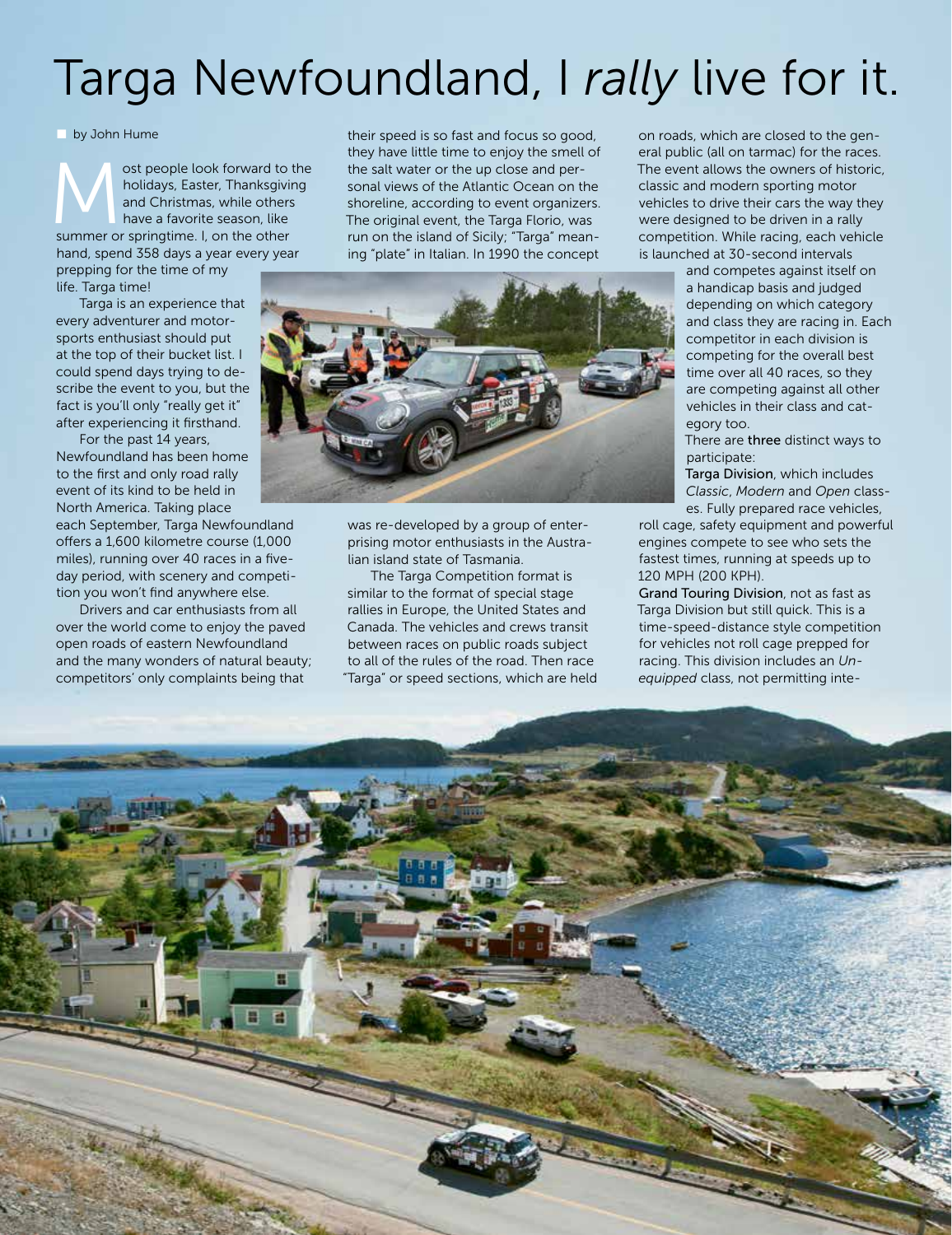

grated average speed computing aids, and *Equipped* class, which does permit integrated distance, time and average speed computing aids (rally computers).

Fast Tour Division is not a competition. It is a tour within Targa that is designed to allow car owners to drive within the limits prescribed by the event, but without the stress of competition.

Made possible through the efforts of more than 1,600 volunteers and members of at least 70 Newfoundland communities, the support from the Newfoundland locals is unlike any other that you have seen or experienced. They wait with anticipation and excitement as competitors tackle each stage and the greatest fans are the many school children eager for an autograph and a picture. On any given day during Targa Newfoundland, drivers play hero dozens of times.

Completing or even just participating in Targa Newfoundland is a reward in itself and an accomplishment like no other. It truly is a life changing experience! I should know; for the last six years I've prepared for and participated in this bucket list race. Yes, for most it is a onetime happening. But for some (like me), it gets under your skin. I just had to come back and plan to keep coming back.

I first got involved in 2009, after having a friendly discussion with one of the service chaps my local BMW/MINI dealership. It was the 50th anniversary of the MINI Brand and *Targa Newfoundland Road Rally* was offering a discounted entry fee for MINIs, he mentioned. I had read about the event but never thought I (who had never raced, let alone rally raced) would be good enough to compete.

Well, one thing lead to another and next thing I knew, there I was with my son, John Jr., and best friend, Craig

MacMullen, competing in the 2009 race in my 2005 MINI JCW. The three of us shared driving, navigating and service crew jobs. We didn't do very well that first year; we kept missing our interim times and racked up a zillion penalty points. In fact, it took us until the later half of the race to realize how to even do a timed rally properly.



*Photo caption for group shot*

barreling through the small village of Garnish, I could see a left turn approaching. I awaited my co-pilots instructions but he said nothing. So, I made the turn, driving right off the race circuit and into the back of a church. A few foul expletives later, my co-pilot asked, "Why did you turn when I gave no instruction?" To which I replied, "Sorry, eh!" Apparently, the car ahead of me had run left through the red tape at that corner only a few moments earlier. We made a quick "U" turn and were back on the circuit about 3 seconds ahead of the next oncoming racer. Being almost 30 seconds behind our time, we decided to forget time



*Photo caption for group shot*

Since then the three of us have competed in Targa Newfoundland every year. But not without some close calls…

It was the last race of the day in 2010 through Gander. The race had been delayed until the sun was just about to set. Once we were off the starting line, I couldn't tell the difference between the red caution tape strung across the driveways and the green grass of the houses we were zipping past. My co-pilot blurted out, "Acute right ahead." Blinded by the sun and unable to make out where the turn was, I kept on going straight. At the last moment I saw the sidewalk coming up fast and managed a two wheel emergency turn, just missing a woman's living room by a few feet.

During another race in 2012, while

checks and drove as fast as my skill set would allow. In the meantime, the car behind had caught up and was right up my butt. I managed to pull away from him, while navigating the bumpy, twisty, potholed roads, at speeds approaching 100 MPH (most of the town roads have a normal open road speed limit of 20 MPH). Somehow, three quarts of sweat later, we managed to make up all but

7 seconds of our lost time in that race. What a hair-raiser that one was!

But the worst incident I had was in 2013, during the "Prologue" practice races. I had a new co-pilot that year and we were just starting to communicate beautifully together in my BMW 335is. I was doing about 45 MPH (70 KPH) downhill headed into a downhill hairpin

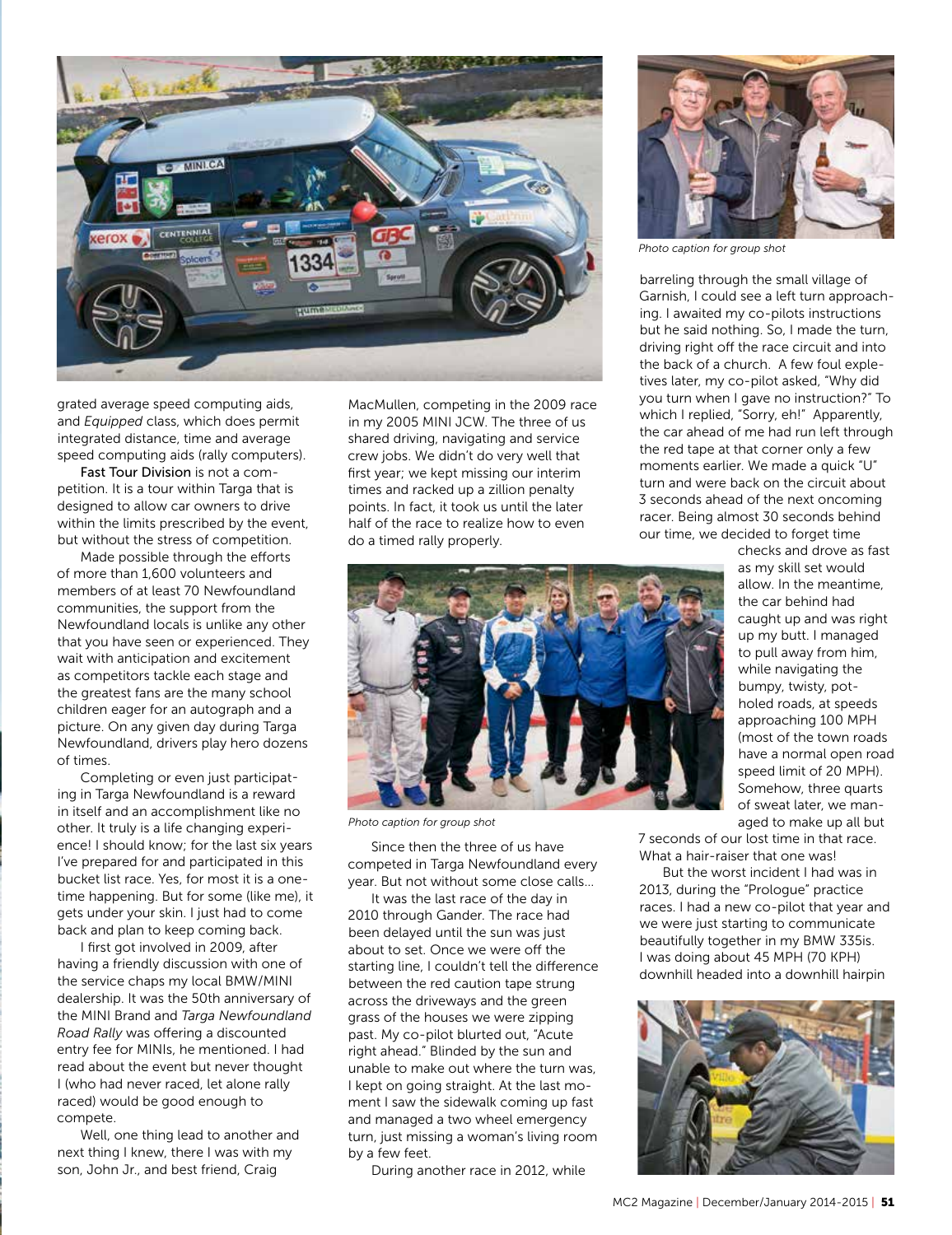



right turn. I executed the turn perfectly! We straightened out. Then suddenly, the rear wheels went out from under us. I managed to correct quickly, just in time to have the front wheels slip out and fail to grab hold. At this point the car was driving us and we were just along for the ride. I managed to slow it a bit as we slid sideways into a tree, then forward through a fence. The entire situation took place in a matter of only a few short seconds but seemed like a lifetime.

With the car slightly wrapped around a tree and completely not drivable, my race week was over before it even began. Thankfully there were no injured bodies, just pride. To this day I suspect someone put something slippery on the road there, but it rained hard right after the crash and all evidence was washed away.

This year was no exception. We entered two MINIs in GT Equipped event, a 2006 MINI GP (driver Nicole Troster, co-pilot Cody Morch) with a 2013 MINI GP (driver me, Co-pilot Craig MacMullen) and in Targa Modern a 2004 M3 (driver John Hume Jr, co-pilot Justin Crant).

While racing through Bonavista, the brakes on the 2006 MINI GP cooked from overheating and failed. Nicole and Cody had to finish the race using nothing but the E brake. Yet, they still managed to stay within their time window and most importantly kept it on the road. Our amazing mechanic Garrett Nalepka executed an emergency brake bleed on the spot between races. The crowds loved that spectacle! Nicole and Cody handed out a few hats and "Hero Cards" to lucky bystanders while awaiting the repair. They even made it to the next race leg just in time for the start, losing no penalty points at all.

In the end this year, Team Hume took home 1st and 2nd in GT equipped and 2nd in *Targa Modern Division*. I guess you could say we "Owned the Podium". But, it is the weeklong adventure that is the real prize. There's nothing like returning home with new memories, friends and extraordinary once in a lifetime stories that make you the envy of all your friends. P.S. The Prize Plates are pretty cool, too.

To view the Targa website: www.targanewfoundland.com To view this year's event videos: www.targanewfoundlandnews. com